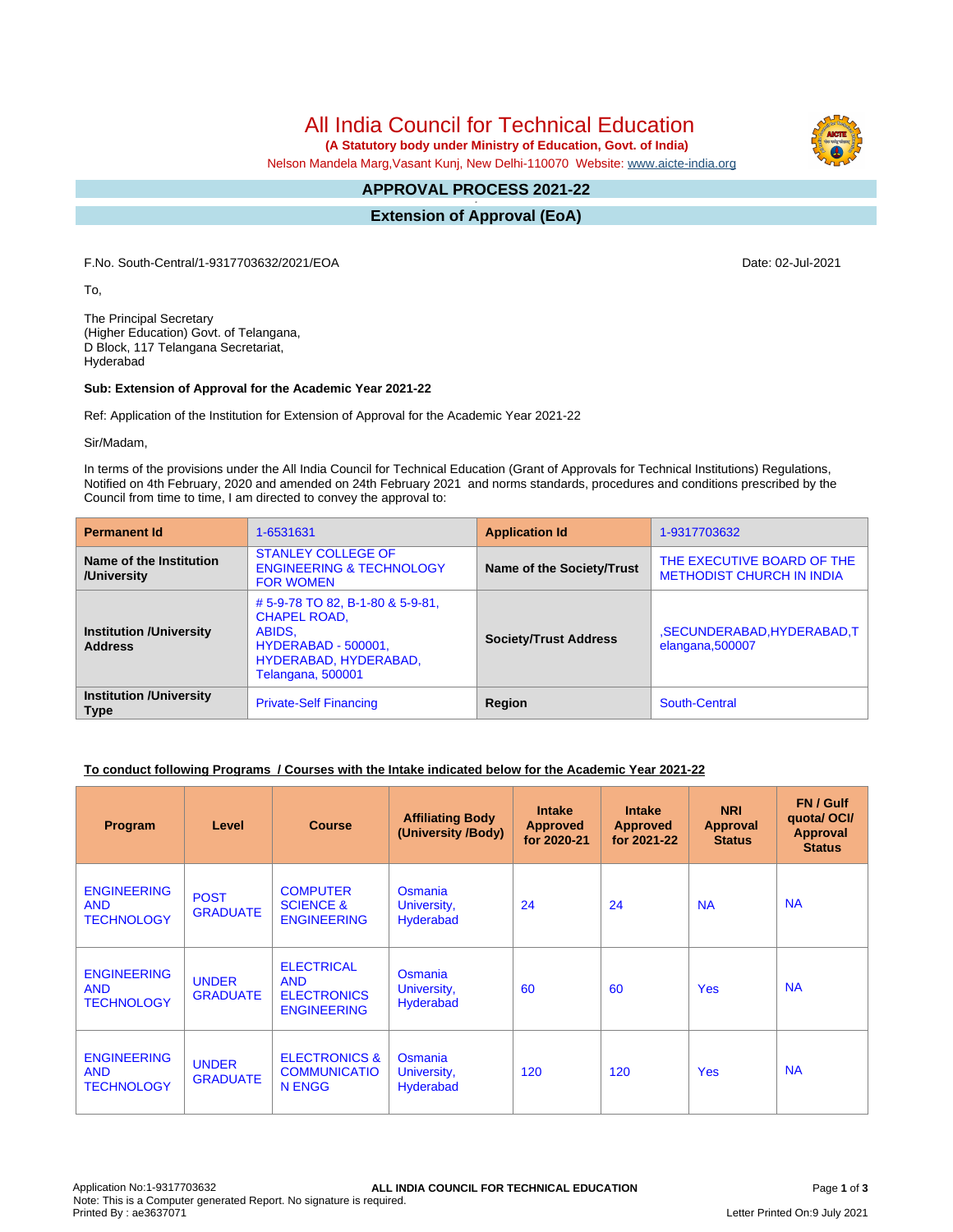| <b>ENGINEERING</b><br><b>AND</b><br><b>TECHNOLOGY</b> | <b>UNDER</b><br><b>GRADUATE</b> | <b>INFORMATION</b><br><b>TECHNOLOGY</b>                                       | Osmania<br>University,<br>Hyderabad | 120 | 120 | <b>Yes</b> | <b>NA</b> |
|-------------------------------------------------------|---------------------------------|-------------------------------------------------------------------------------|-------------------------------------|-----|-----|------------|-----------|
| <b>ENGINEERING</b><br><b>AND</b><br><b>TECHNOLOGY</b> | <b>UNDER</b><br><b>GRADUATE</b> | <b>COMPUTER</b><br><b>SCIENCE AND</b><br><b>ENGINEERING</b>                   | Osmania<br>University,<br>Hyderabad | 180 | 180 | <b>Yes</b> | <b>NA</b> |
| <b>MANAGEMENT</b>                                     | <b>POST</b><br><b>GRADUATE</b>  | <b>MBA</b>                                                                    | Osmania<br>University,<br>Hyderabad | 60  | 60  | <b>NA</b>  | <b>NA</b> |
| <b>ENGINEERING</b><br><b>AND</b><br><b>TECHNOLOGY</b> | <b>POST</b><br><b>GRADUATE</b>  | <b>EMBEDDED</b><br><b>SYSTEMS</b>                                             | Osmania<br>University,<br>Hyderabad | 30  | 30  | <b>NA</b>  | <b>NA</b> |
| <b>ENGINEERING</b><br><b>AND</b><br><b>TECHNOLOGY</b> | <b>UNDER</b><br><b>GRADUATE</b> | <b>COMPUTER</b><br><b>ENGINEERING</b>                                         | Osmania<br>University,<br>Hyderabad | 60  | 60  | <b>Yes</b> | <b>NA</b> |
| <b>ENGINEERING</b><br><b>AND</b><br><b>TECHNOLOGY</b> | <b>UNDER</b><br><b>GRADUATE</b> | <b>ARTIFICIAL</b><br><b>INTELLIGENCE</b><br><b>AND DATA</b><br><b>SCIENCE</b> | Osmania<br>University,<br>Hyderabad | 60  | 60  | <b>Yes</b> | <b>NA</b> |

**It is mandatory to comply with all the essential requirements as given in APH 2021-22 (Appendix 6)**